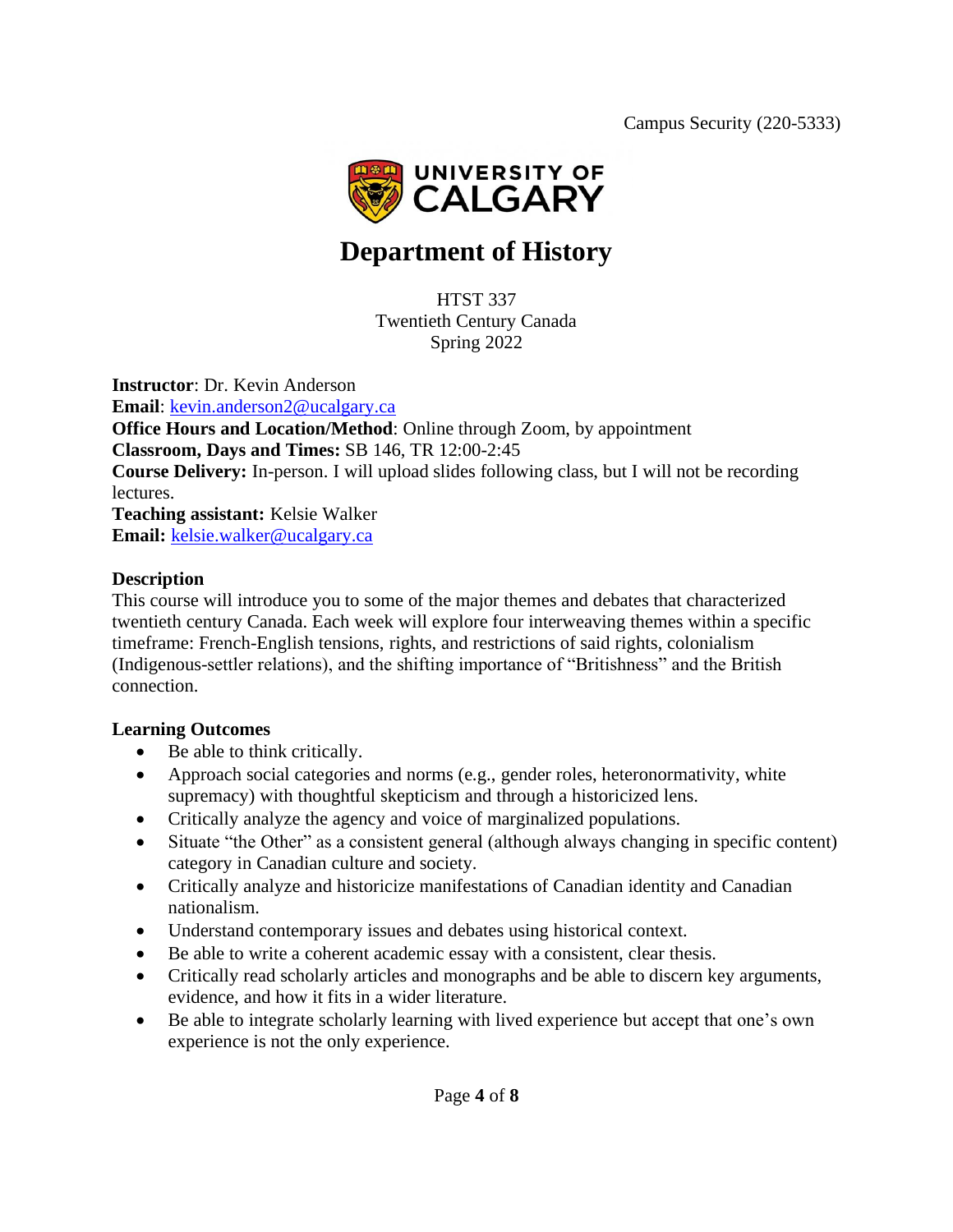### **Reading Material**

All readings will be provided by the instructor as either links in the course outline or uploaded as PDFs to D2L. **Students can expect to read between roughly 50-75 pages of material each week.**

| <b>Assessment</b>       |                           |        |  |  |
|-------------------------|---------------------------|--------|--|--|
| <b>Method</b>           | <b>Due Date</b>           | Weight |  |  |
| Quizzes                 | Various                   | 20%    |  |  |
| Participation           | Various                   | 15%    |  |  |
| Primary and             | Thursday, May 12          | 2.5%   |  |  |
| <b>Secondary Source</b> |                           |        |  |  |
| Quiz                    |                           |        |  |  |
| Research paper          | June 10, 5:00 PM          | 35%    |  |  |
| Take-Home Final         | 27.5%<br>June 22, 5:00 PM |        |  |  |
| exam                    |                           |        |  |  |

### **Grading Policies**

You will receive percentages through the gradebook in D2L. All assignments will be submitted through D2L, and all grades will be available through D2L. Only the instructor can grant extensions on due dates, usually on compassionate grounds or due to extenuating circumstances (e.g., a death in the family or among friends, health issues including but not limited to COVID-19).

If you submit an assignment late without an agreed upon extension, you will be deducted a third of a letter grade per day. E.g., if you submit an assignment two days late and the original grade was a B+, it will now be a B-.

If you want to discuss your grade, you need to have a clear reason for revisiting it beyond that you do not like the grade. Please contact the person who originally evaluate your assignment; if you cannot come to an agreement, contact the instructor who will then do a re-evaluation of the grade.

### **Details on Methods of Assessment**

All assignments should be double-spaced, written in 12-point font (Times New Roman is a very common font), with reasonable margins, and page numbers. You do not need to include a title page, but do need to ensure your name, the instructor's name, and the course number is included at the beginning of the assignment.

**Quizzes, Multiple-choice:** The **FOUR** quizzes are open book, meaning you can access your notes. Each quiz will test your knowledge and comprehension of the lectures and readings. Each subsequent quiz will then test your knowledge and comprehension of the lectures and readings *since* the previous quiz.

Upon entering a quiz, you will have **one hour** to write it, with no re-dos. Each quiz will be opened on the **Friday, 1:00 PM** of the corresponding week and will be available for completion until the **following Tuesday, 11:59 PM**.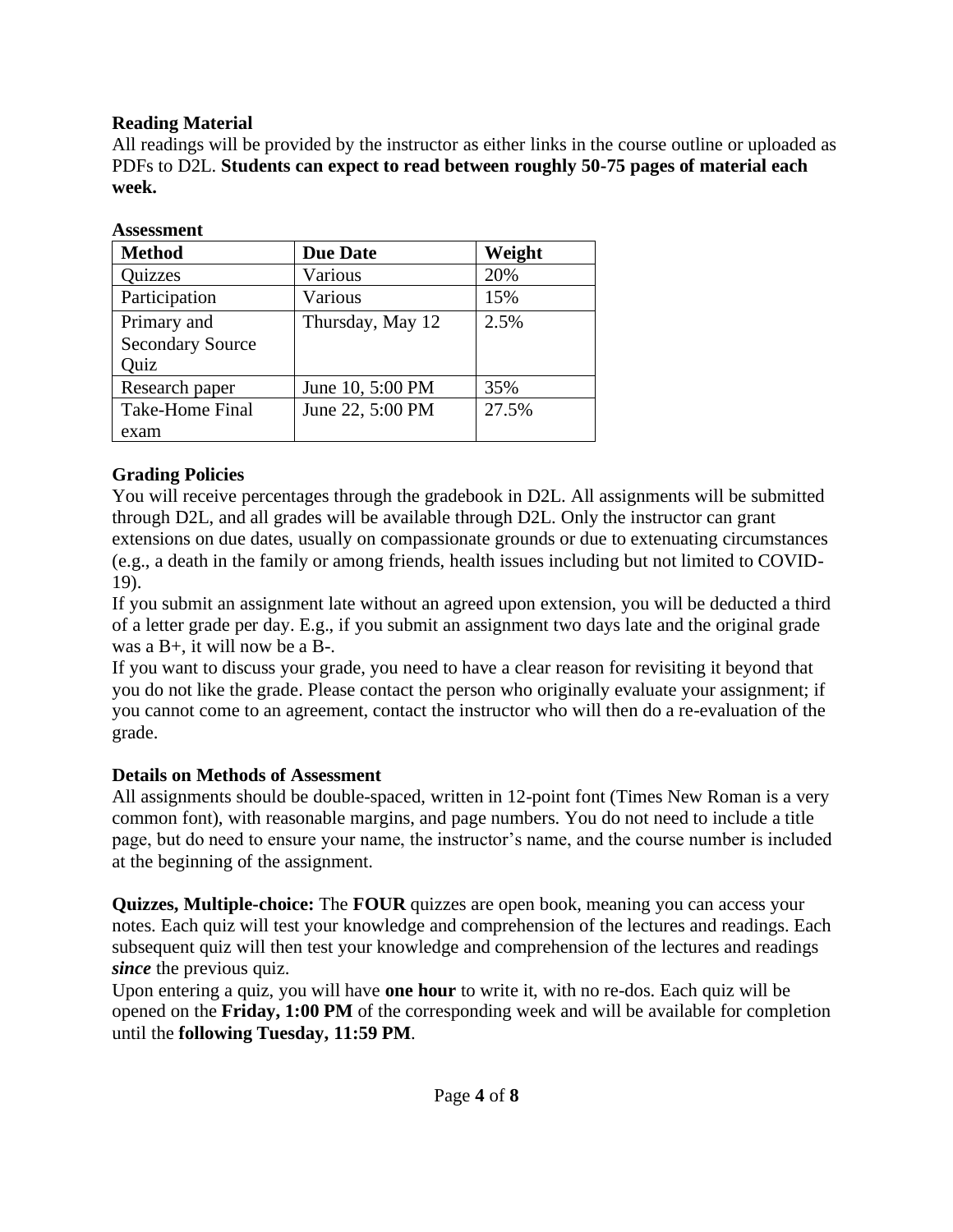**Schedule:** Quiz #1: open from May 13-17 Quiz #2: open from May 27-31 Quiz #3: open from June 3-June 7 Quiz #4: open from June 10-June 14

**Participation:** Participation will be evaluated based on involvement in group discussion in-class, often taking place both Tuesday and Thursday. Discussion questions will be based on readings from the week, and/or a film watched during class. Attendance is a prerequisite for a high participation grade. You will submit your answers through a dropbox folder on D2L by **11:59 PM** of the day the questions were assigned.

**Primary and Secondary Source Quiz, May 10:** You will write an in-class quiz identifying whether a listed source is a primary or a secondary source. It is worth **2.5%** of your final grade. The instructor will provide a review during lecture on **Tuesday, May 10** and the quiz will take place **during class** on **Thursday, May 12**. You will have 30 minutes to complete this quiz.

**Research paper, 8-10 page, June 10, 5:00 PM:** You **must include at least 5 scholarly secondary sources and 2 primary sources** in your final paper. Readings from the course outline **will not** count toward the total source number. Your essay should include a clear introduction that describes your topic and advances your thesis (your argument, what you are trying to convince the reader of). Your thesis should be supported with well-organized paragraphs that present evidence from your sources. The essay should conclude by reiterating the thesis and summarizing the evidence that has demonstrated its validity. Sources, quotations, and any information you include that you are aware is not your own and is not common knowledge needs to be cited in the paper. Direct quotations need to be placed inside of quotation marks **and** include a citation.

**Primary sources** are usually created at the time of an event, usually by someone with direct firsthand knowledge of the event(s) taking place (e.g., newspaper articles from the period, diaries, court cases, government documents, personal correspondence, cartoons, blogs).

**Scholarly sources (or secondary sources)** are usually created after an event (even if soon after) and are usually created by an academic (sometimes by journalists) (e.g., articles from a scholarly journal, monographs, or edited collections [including single chapters from a collection] published by an academic press).

Book reviews (even if contained in a scholarly journal) **are not** considered scholarly sources for the purpose of this essay. **Nor are encyclopedia articles or textbooks**. You can use these sources to get started, but they will not count toward your final scholarly or primary source number.

**Take Home Final Exam, 25%:** Essay-based. The exam will be uploaded to D2L by **Friday, June 17, 1:00 PM, and is due by Wednesday, June 22, 5:00 PM.** The final exam is open book, meaning you can access your notes while writing it, but you **cannot** work with your classmates to complete this exam. You will be given roughly three essay questions based on the major themes covered in the course. You will select **one** question and provide an answer in the form of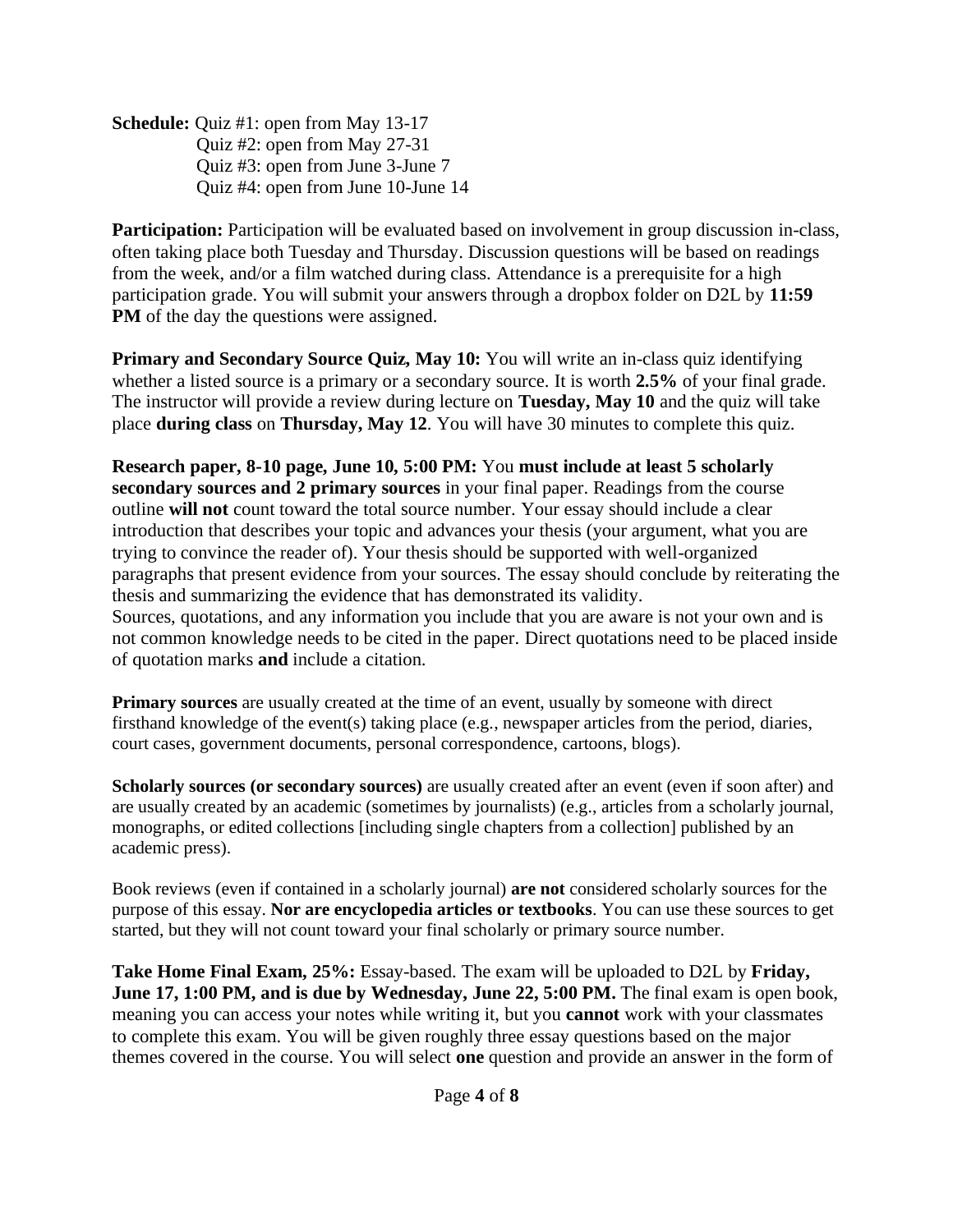a complete essay, with an introduction, a thesis, body paragraphs that support your argument, and a conclusion. Integrating relevant readings, with proper citations, is an important part of the exam.

An exam review will be provided.

### **Citations**

Sources and quotations need to be cited in all written assignments using the Chicago Manual of Style, Notes and Bibliography citation system (footnotes or endnotes, with a bibliography). [https://www.chicagomanualofstyle.org/tools\\_citationguide/citation-guide-1.html](https://www.chicagomanualofstyle.org/tools_citationguide/citation-guide-1.html)

# **Academic Integrity Statement**

Peer support and collaboration is important to learning and to maintaining a good school-life balance.

Studying together is acceptable and is encouraged. You can communicate through whatever means you choose to form questions for the teaching assistants and/or instructor, to better understand readings, to better understand major course concepts, to identify major course themes, and to commiserate in general on how the course is going.

You **CANNOT** communicate with each other about the class, whether online or through **ANY**  other means, during **QUIZZES and the EXAM** as these are meant to evaluate your individual knowledge and ability to analyze the course material. Any evidence of this will result in a zero on the assignment and an academic misconduct investigation.

### **Learning Technologies Requirements**

There is a D2L site for this course which contains required readings and other relevant class resources and materials (see d2L.ucalgary.ca). To successfully engage with the material, students in this course will need reliable access to the following technology: A computer with a supported operating system; a current and updated web browser; broadband internet connection.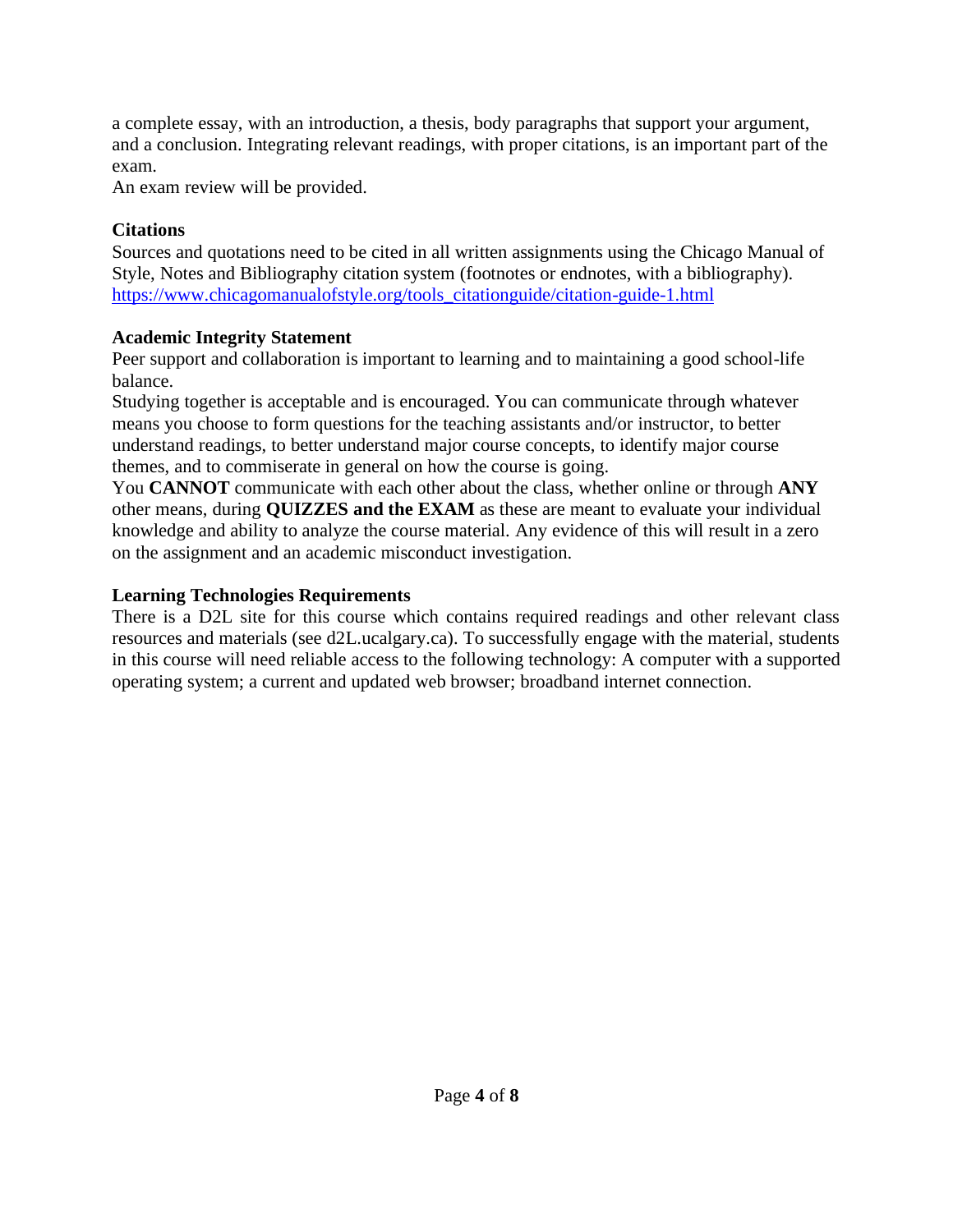#### **Reading and Topic Schedule: Students can expect to read between roughly 50-75 pages of material each week.**

**Week 1** (May 4-6) Class orientation; Canada, c. 1900 Readings: none Class discussion: none Quiz: none

**Week 2** (May 9-13) c. 1900-1939, Part I Readings: TBA Class discussion: yes Quiz: Quiz #1 In addition: **Primary source quiz!!!**

**Week 3** (May 16-20) c. 1900-1939, Part II Readings: TBA Class discussion: yes Quiz: none

**Week 4** (May 24-27) c. 1940-1969, Part I **Victoria Day on Monday; school is closed** Readings: TBA Class discussion: yes Quiz: Quiz #2

**Week 5** (May 30-June 3) c. 1940-1969, Part II Readings: TBA Class discussion: yes Quiz: Quiz #3

**Week 6** (June 6-June 10) c. 1970-1999, Part I Readings: TBA Class discussion: yes Quiz: Quiz #4 In addition: **Research essay due!!!**

**Week 7** (June 13-16) c. 1970-1999, Part II Readings: TBA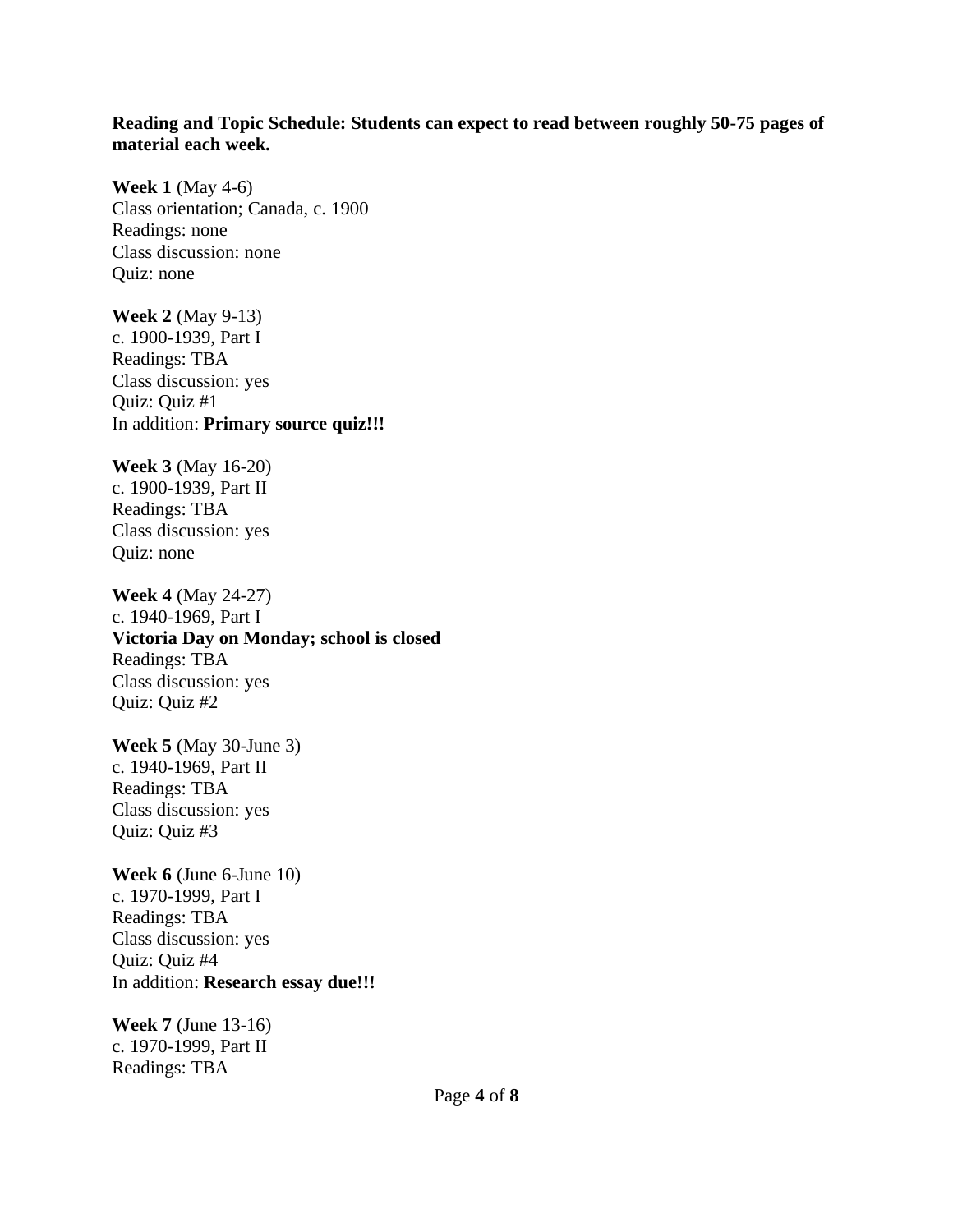Class discussion: none Quiz: none In addition: **Exam review!!!**

Exam period: June 20-22 **There is no registrar-scheduled final exam.**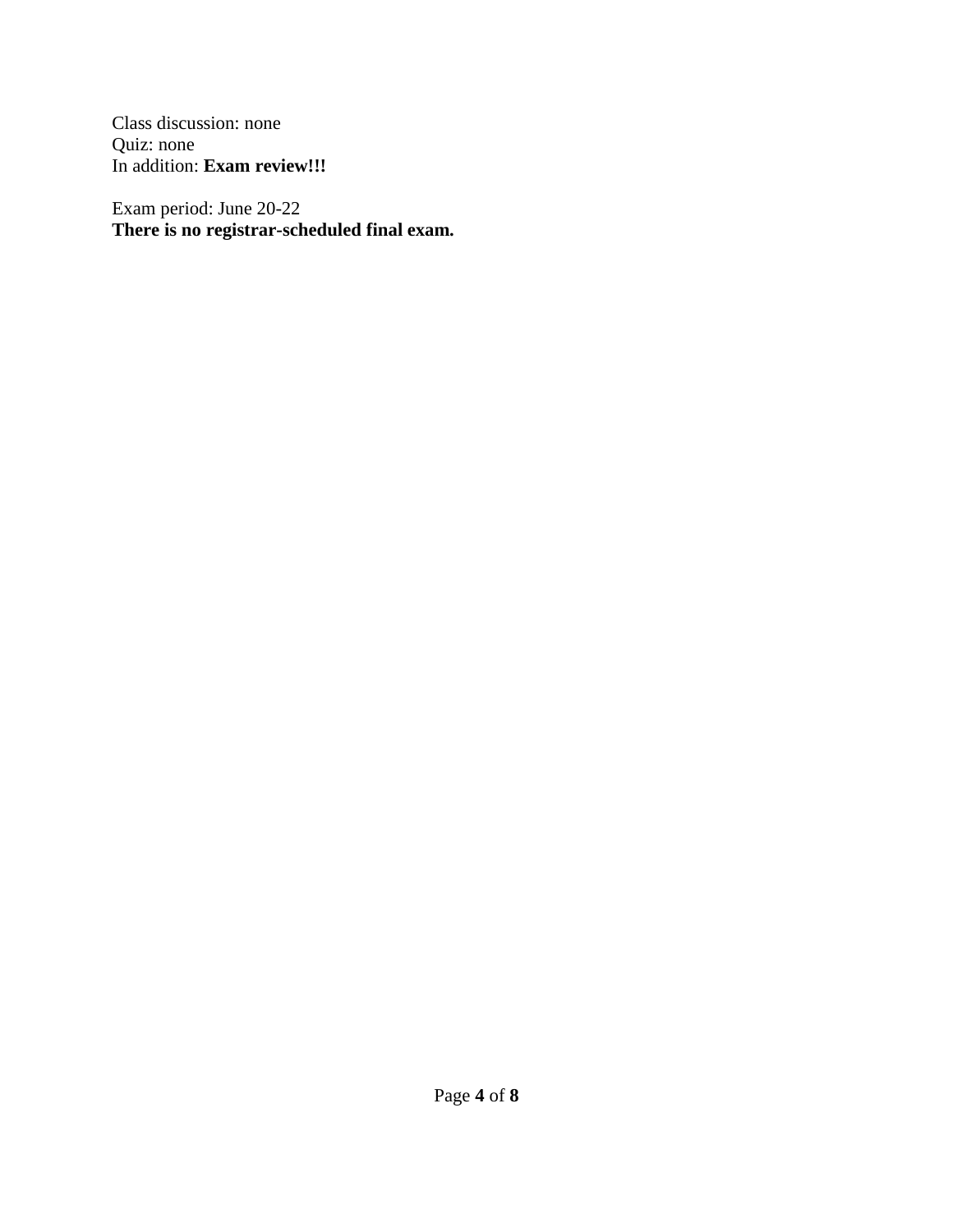### **THE FOLLOWING INFORMATION APPEARS ON ALL DEPARTMENT OF HISTORY COURSE OUTLINES**

### **Departmental Grading System**

The following percentage-to-letter grade conversion scheme is used in all Canadian Studies, History, and Latin American Studies courses, except for HTST 200.

| Percentage | Letter<br>Grade | <b>Grade Point</b><br><b>Value</b> | <b>Description</b>                          |
|------------|-----------------|------------------------------------|---------------------------------------------|
|            |                 |                                    |                                             |
| 90-100     | $A+$            | 4.00                               | Outstanding performance                     |
| 85-89      | A               | 4.00                               | <b>Excellent performance</b>                |
| 80-84      | $A-$            | 3.70                               | Approaching excellent performance           |
| 77-79      | $B+$            | 3.30                               | Exceeding good performance                  |
| 73-76      | B               | 3.00                               | Good performance                            |
| 70-72      | $B -$           | 2.70                               | Approaching good performance                |
| 67-69      | $C+$            | 2.30                               | Exceeding satisfactory performance          |
| 63-66      | C               | 2.00                               | Satisfactory performance                    |
| $60 - 62$  | $C-$            | 1.70                               | Approaching satisfactory performance.       |
| 56-59      | $D+$            | 1.30                               | Marginal pass. Insufficient preparation for |
|            |                 |                                    | subsequent courses in the same subject      |
| $50 - 55$  | D               | 1.00                               | Minimal Pass. Insufficient preparation for  |
|            |                 |                                    | subsequent courses in the same subject.     |
| $0-49$     | F               |                                    | Failure. Did not meet course requirements.  |

**Please Note:** Students are expected to reach the grade range to receive that letter grade (i.e., to receive an A- a student will have earned an 80 or 3.7 in the course). Assume that there will be no rounding up unless a faculty member announces otherwise.

### **Program Advising and Student Information Resources**

- For program advising in the Faculty of Arts, contact the [Arts Students Centre](about:blank) (ASC).
- For questions about admissions, student awards, common registration issues, financial aid, and student fees, contact [Enrolment Services](about:blank)
- Sometimes unexpected circumstances may affect your schedule. You can change your registration during the course change period. Please see the [Registration Changes and](about:blank)  [Exemption Requests](about:blank) page.

*Attention history majors: History 300 is a required course for all history majors. You should normally take this course in your second year.*

### **Writing**

All written assignments and written exam responses are assessed partly on writing skills. Writing skills include surface correctness (grammar, punctuation, sentence structure, etc.) and general clarity and organization. Research papers must be properly documented according to the format described in *[The History Student's Handbook](about:blank)*.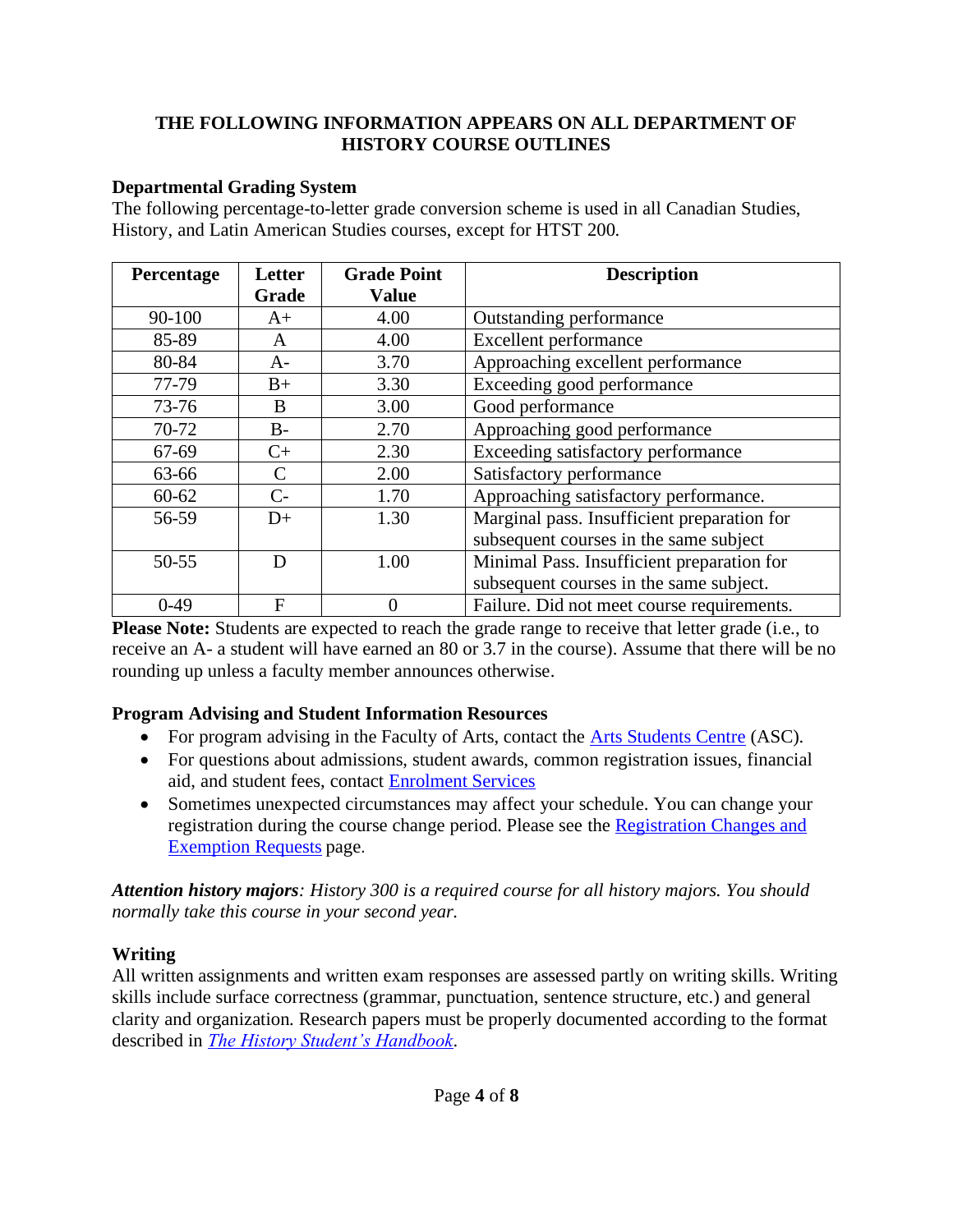#### **Academic Misconduct**

Academic Misconduct refers to student behavior which compromises proper assessment of a student's academic activities and includes cheating; fabrication; falsification; plagiarism; unauthorized assistance; failure to comply with an instructor's expectations regarding conduct required of students completing academic assessments in their courses; and failure to comply with exam regulations applied by the Registrar.

For more information, please see the University of Calgary [Student Academic Misconduct](about:blank)  [Policy](about:blank) documents and visit the [Academic Integrity Website](about:blank).

#### **Plagiarism**

Plagiarism occurs when students submit or present the ideas and/or writing of others as if they were their own or when they submit their own work to two different classes. Please see *[The](about:blank)  [History Student's Handbook](about:blank)* for more details, but to summarize, plagiarism may take several forms:

- Failing to cite sources properly
- Submitting borrowed, purchased, and/or ghostwritten papers
- Submitting one's own work for more than one course without the permission of the instructor(s) involved
- Extensive paraphrasing of one or a few sources, even when referenced properly, unless the essay is a critical analysis of those works

Plagiarism is a serious academic offence, and written work that contains plagiarized passages will not be graded. All such work will be reported to the Faculty of Art's associate deans of students who will apply the penalties specified in [the university calendar.](about:blank)

#### **Academic Accommodation**

It is the student's responsibility to request academic accommodations according to the [Student](about:blank)  [Accommodations policy.](about:blank) Students needing an accommodation based on disability or medical concerns should contact Student Accessibility Services (SAS) in accordance with the [Procedure](about:blank)  [for Accommodations for Students with Disabilities.](about:blank) Students who require an accommodation in relation to their coursework based on a protected ground other than Disability should communicate this need in writing to their instructor.

SAS will process the request and issue letters of accommodation to instructors. For additional information on support services and accommodations for students with disabilities, visit [Student](about:blank) [Accessibility Services.](about:blank)

#### **Research Ethics**

Students are advised that any research with human subjects – including any interviewing (even with friends and family), opinion polling, or unobtrusive observation – must have the approval of the [Conjoint Faculties Research Ethics Board.](about:blank) In completing course requirements, students must not undertake any human subjects research without discussing their plans with the instructor, to determine if ethics approval is required.

#### **Instructor Intellectual Property**

Course materials created by instructors (including presentations and posted notes, labs, case

Page **4** of **8**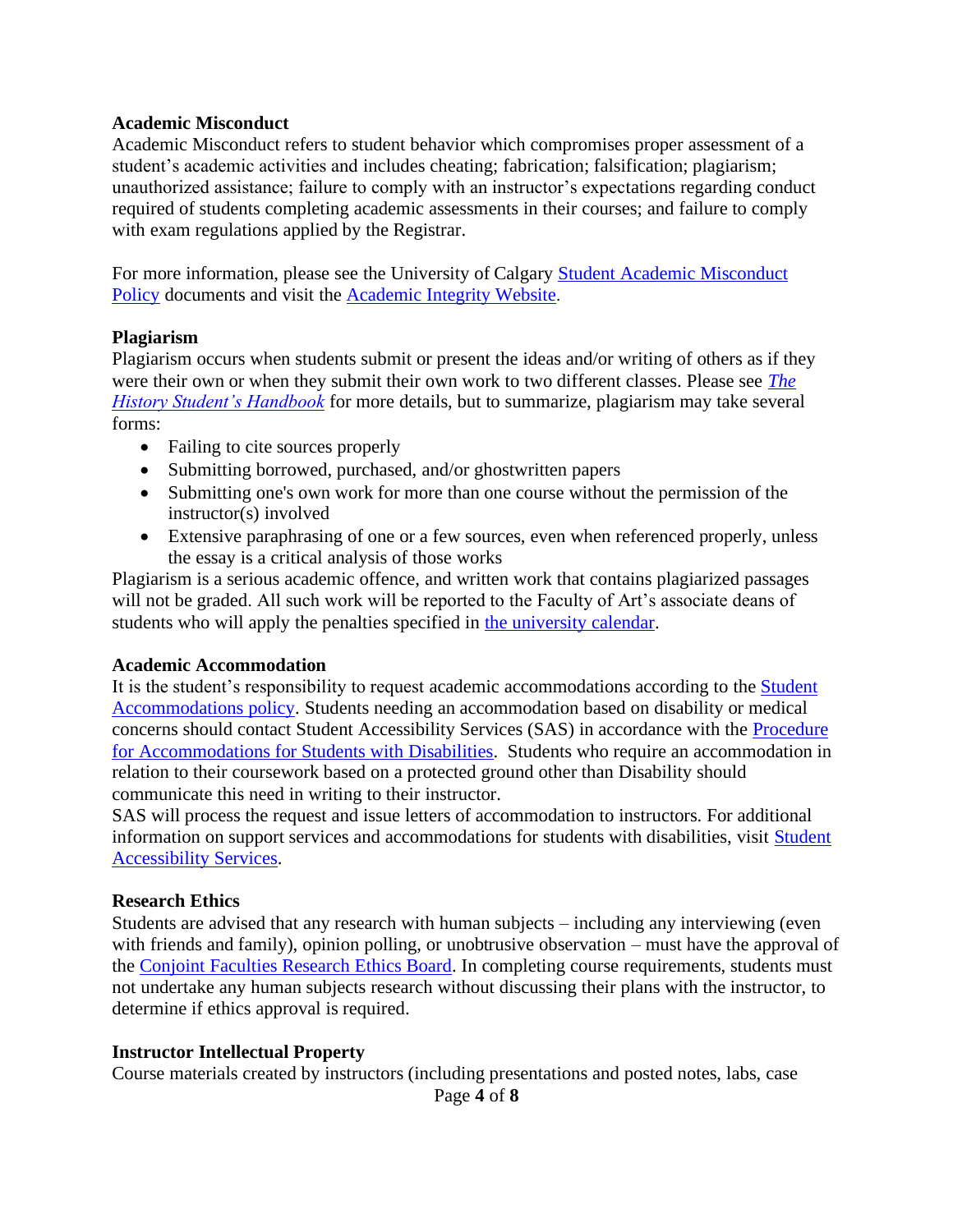studies, assignments, and exams) remain the intellectual property of the instructor. These materials may NOT be reproduced, redistributed, or copied without the explicit consent of the instructor. The posting of course materials to third party websites such as note-sharing sites without permission is prohibited. Sharing of extracts of these course materials with other students enrolled in the course at the same time may be allowed under fair dealing.

### **Copyright Legislation**

All students are required to read the University of Calgary policy on [Acceptable Use of Material](about:blank)  [Protected by Copyright](about:blank) and requirements of [the Copyright Act](about:blank) to ensure they are aware of the consequences of unauthorised sharing of course materials (including instructor notes, electronic versions of textbooks etc.). Students who use material protected by copyright in violation of this policy may be disciplined under [the Non-Academic Misconduct Policy.](about:blank)

# **Copyright of Educational Materials**

The University of Calgary has opted out of the Access Copyright Interim Tariff proposed by the Copyright Board. Therefore, instructors in all University of Calgary courses will strictly adhere to Copyright Act regulations and the educational exceptions permitted by the Act for both print and digital course material. No copyrighted material may be placed on course D2L or web sites without the prior permission of the copyright holders. In some cases, this may mean that instructors will require you to purchase a print course pack from the University of Calgary bookstore or consult books on reserve at the library. Please see the [University of Calgary](about:blank)  [copyright page.](about:blank)

# **Freedom of Information and Protection of Privacy**

Student information will be collected in accordance with usual classroom practice. Students' assignments will be accessible only by the authorized course faculty and teaching assistants. Private information related to the individual student is treated with the utmost regard.

# **Media Recording**

The instructor may use media recordings to record the delivery of a lecture for various reasons, including lecture capture and self-assessment. Students will be informed of media recordings in advance and the recording device will be fixed on the instructor. If incidental student participation is recorded, the instructor will ensure that any identifiable content (video or audio) is masked, or will seek consent from identifiable students, before making a recording available to the class.

# *Media Recording for the Assessment of Student Learning*

The instructor may use media recordings as part of the assessment of students, by prior arrangement. This may include but is not limited to classroom discussions, presentations, clinical practice, or skills testing that occur during the course. These recordings will be used for student assessment purposes only and will not be shared or used for any other purpose.

### **Sexual Violence Policy**

The University recognizes that all members of the University Community should be able to learn, work, teach and live in an environment where they are free from harassment,